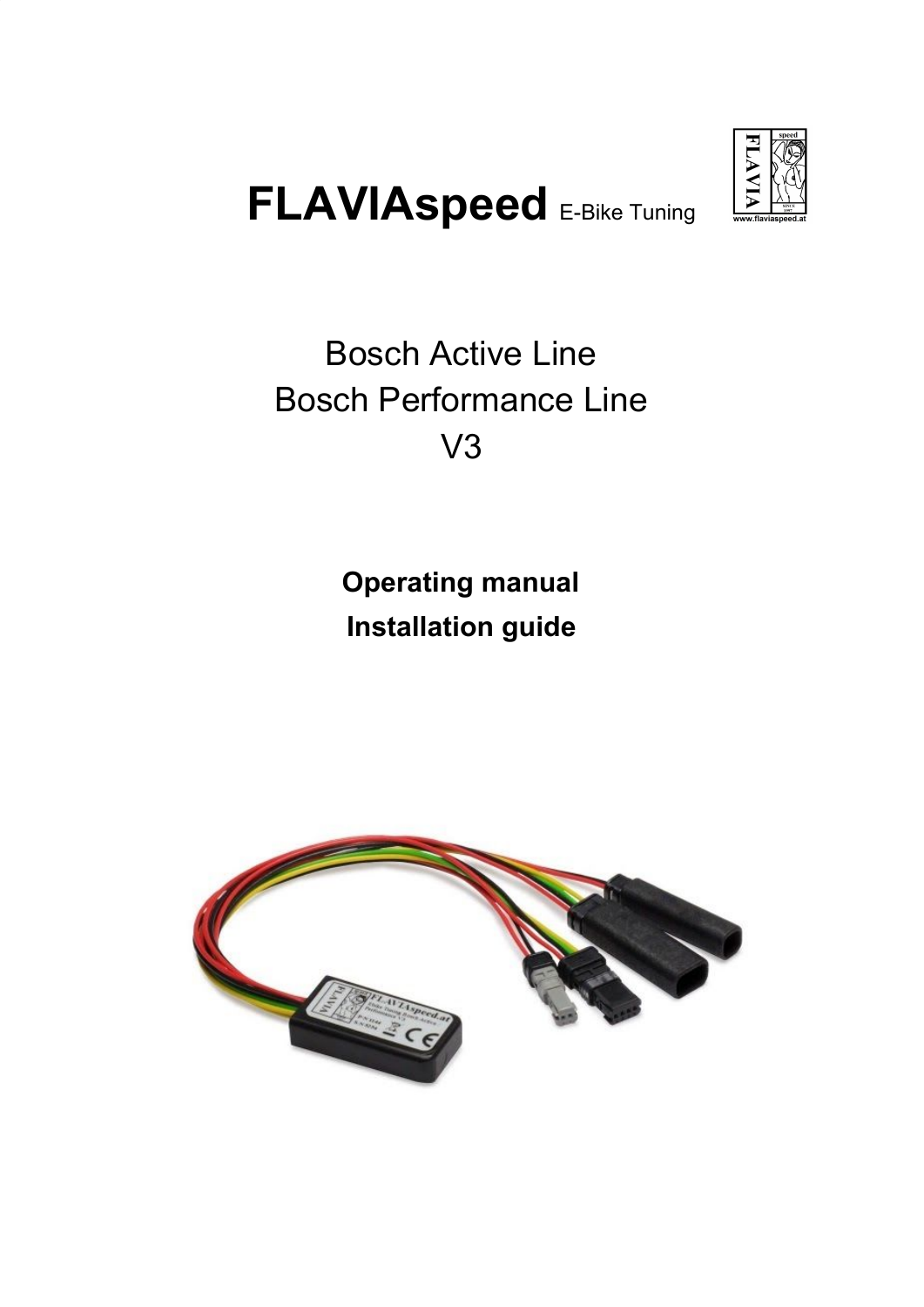Tuning chip for permanent installation in e-bikes / pedelecs with Bosch drive Active Line, Active Line Plus, Performance Line (CX) all model years, also for the new Bosch model CX 2020!



Read these instructions completely before using the device, keep the instructions and passt them on when handing over the device to other persons!

#### **Product features**

The device offers the following functions after installation in eBikes with Bosch drive system:

- Individual activation code adjustable
- Speed limit adjustable via handlebar control buttons
- Adjustable dynamic mode with reduced "wall effect"
- Correct display of speed and distance
- Correct mileage after removal of the tuning module
- Optimized range calculation with active tuning
- Battery indication in percent alternating with the range when tuning is active
- Workshop mode.

All settings are made via the handlebar control buttons on the E-Bike. No smartphone or notebook it required.

The electronic is cast into the housing and thus safely protected against moisture.

#### **Intended use**

The device is only suitable for installation in eBikes with the following Bosch drive systems:

| Drive system:           | Display type:               |
|-------------------------|-----------------------------|
| <b>Active Line</b>      | Intuvia, Purion, Nyon, Kiox |
| Active Line plus        | Intuvia, Purion, Nyon, Kiox |
| Performance Line        | Intuvia, Purion, Nyon, Kiox |
| Performance Line<br>r.x | Intuvia, Purion, Nyon, Kiox |

#### **Legal and Safety Notes / Product Liability**

**• Operation of the eBike in public traffic is no longer permitted after installation of the module. The use is only allowed on private areas or designated test and race tracks.**

**• Damage caused in conjunction with the operation of the eBike will no longer be covered by private liability insurance after installation.**

**• Liability and warranty claims against the dealer or manufacturer of the eBike expire or are constricted.**

**• The eBike is subject to higher mechanical stress when operating at higher speed for which it is not designed. This results in additional safety risks.**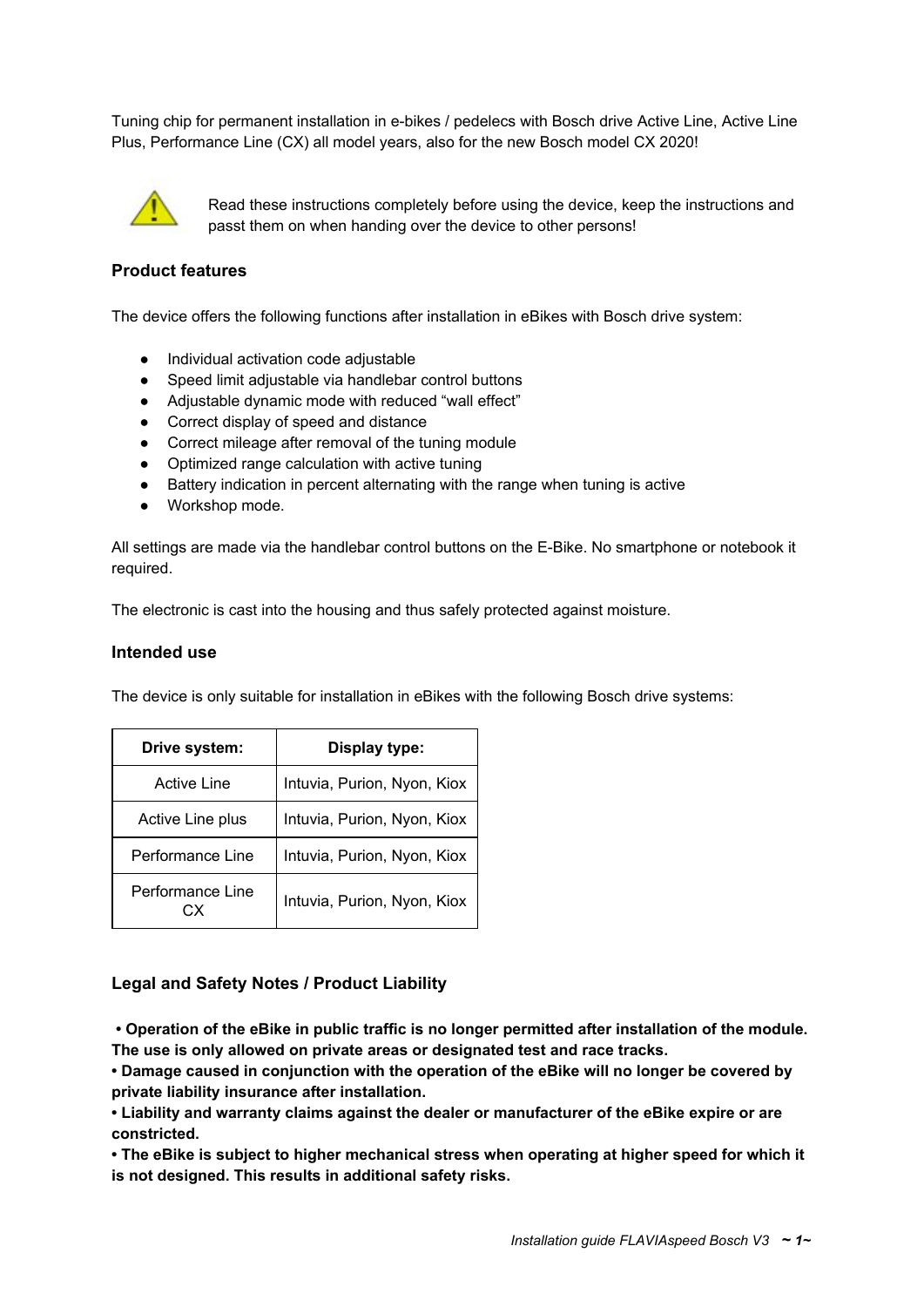**• The installation and operation of the module is at your own risk. The manufacturer accepts no liability for damage that is connected with the operation of the device. • Please inform yourself about possible further technical and legal consequences before installing the device.**

# **Technical specifications:**

- Housing dimensions: 37mm x 19mm x 9mm
- Cable length: approx. 180mm
- Weight: 0.025kg
- Power consumption: 0.2W
- Supply voltage: 12VDC.

# **Installation example Cube Reaction Hybrid Pro 500 / Bosch Performance CX 2020**

#### **Required tools:**

Allen key 4mm

# **Procedure**

- 1. Remove the battery
- 2. Remove the motor cover (Allen key 4mm)

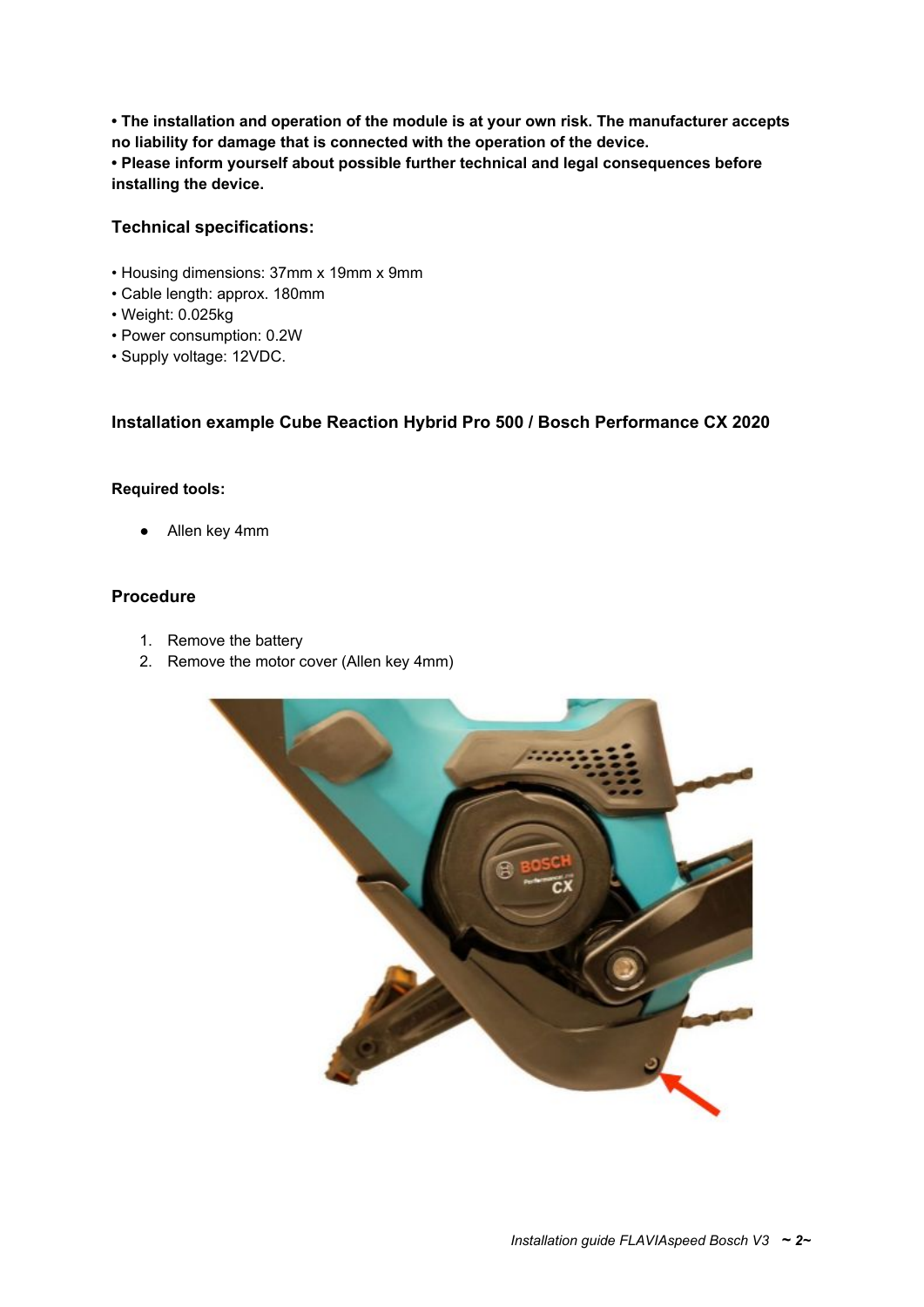

Depending on the bike model, the engine cover can also be attached with Torx or Philips screws.

With many covers it is also necessary to remove the crank. A suitable crank puller is required for this.

3. Disconnect the cables at the green marked two sockets. Also, use the following sketch as a guide for different motors. Remove the green marked connectors.



| Motor Gen2:<br>- Active Line<br>- Performance Line (CX) bis 2019        | $\lceil \cdot \cdot \rceil \lceil \cdot \cdot \cdot \rceil \lceil \cdot \cdot \rceil$ |
|-------------------------------------------------------------------------|---------------------------------------------------------------------------------------|
| Motor Gen3:<br>- Active Line Plus ab 2018<br>- Performance Line ab 2020 | ŀ٠                                                                                    |
| Motor Gen4:<br>- Performance CX ab 2020                                 | $\left\vert \cdot\right\rangle$                                                       |

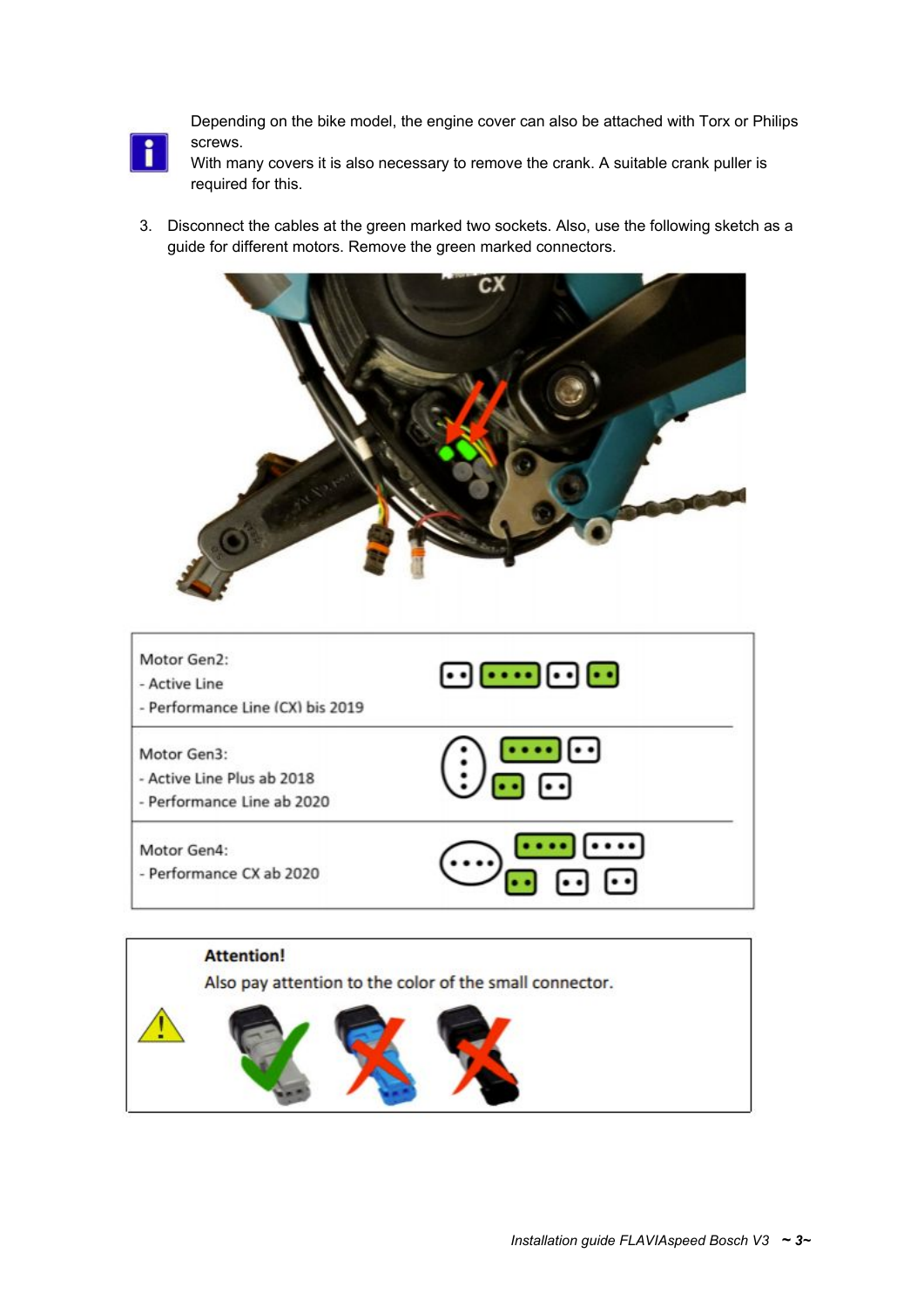4. Connecting the tuning module to the free sockets on the engine. Connect the previously disconnected cables to the other connections of the tuning module.



5. Ensure that all connectors are fully inserted.



- 6. Insert the battery and carry out the initialization, see separate point "Setup".
- 7. If an individual activation code is to be set protect the tuning from unauthorized use, set it now, see point "Activation code", otherwise continue in the next step.



This point is optional.

If you don't want to set a code, go to the next step.

- 8. Remove the battery again.
- 9. Place the tuning module in a suitable place and route the cable so that the cover can be reassembled. In the picture the module was pushed into the down tube.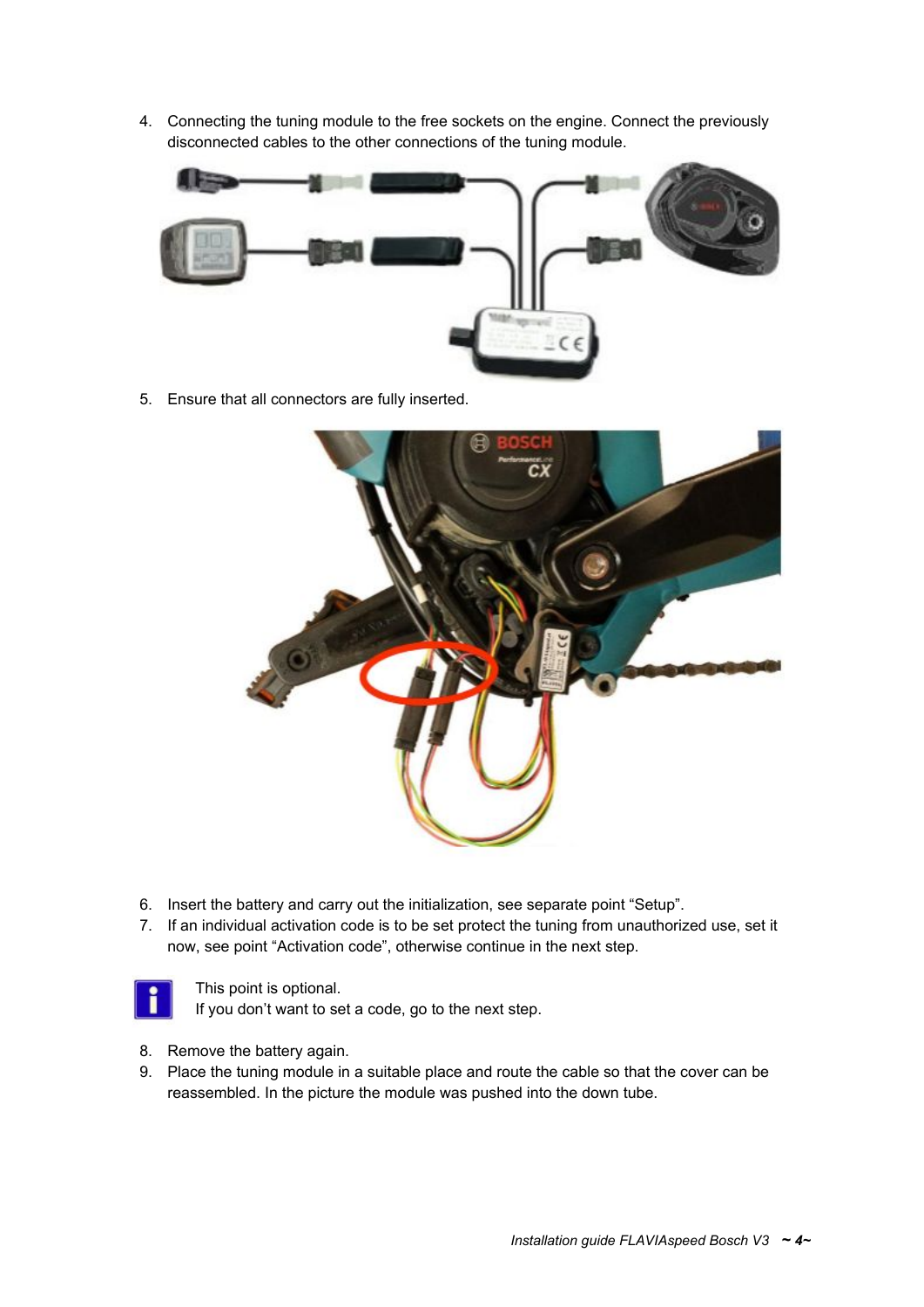



Due to the large number of different drive systems and covers, it is not possible to define a fixed installation place. Often a placement of the module directly in the connection area of the motor is possible. A placement in the frame tube is also possible, but in this case the motor must mostly be dismounted from the frame.

10. Reassemble the cover.

# **Setup**

Before the first use of the tuning module or after conversion to another bike, the setup always must always be carried out first. Even in the case of malfunctions, a defined state of the module can be restored by executing the setup.



The following pictures show the Purion display. For the Nyon, Kiox or Intuvia press the corresponding buttons on the control unit.



If an activation code is set, enter it now, otherwise continue. Input example: Code 32: press 3x "minus", afterwards 2x "plus". Code 3: press 3x "plus".



No code is set when new. Code is not displayed when entering. Enter the code quickly and proceed immediately to the next step.

If you make a mistake, wait 5 seconds before trying again.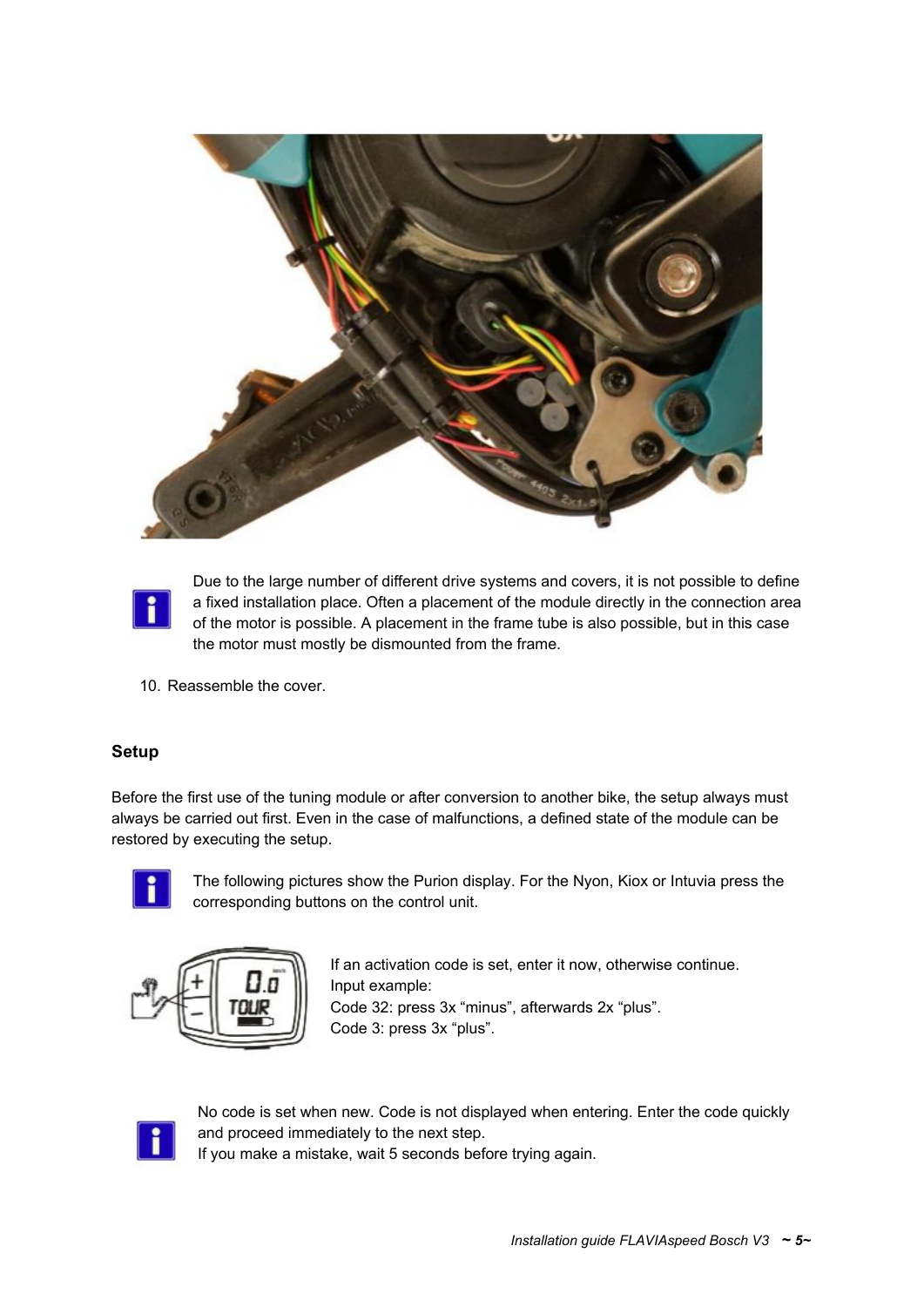

Press "Minus" for 3 to 5 s and release button.



Release "Minus" button and within one second, press "Plus" for 3 to 5 seconds.



Speed 11.1km/ h is displayed for 10 seconds.



Adjustment factor speed limit. Only adjust if there are problems, see FAQ. If necessary, change within 5 seconds using the "Plus" and "Minus" buttons. Possible values: 7.0..13.0 (=70..130%). Default value: 100%.



If the display changes from 11.1 directly to 0.0, the wiring of the module is faulty. The 2-pin connector to the motor is connected to the wrong socket.



Selection of eBike type / workshop mode. S-Pedelec: 45km/ h, normal pedelec: 25km/ h, Workshop mode: 1km/ h. If necessary, change within 5 seconds with "Plus" and "Minus" buttons. Possible values: 25.0, 45.0 and 1.0. Default value: 25.0.



Set here only 45km/ h if your bike supports up to 45km/ h ex works.



As soon as setup displays 0.0km / h, the setup is finished.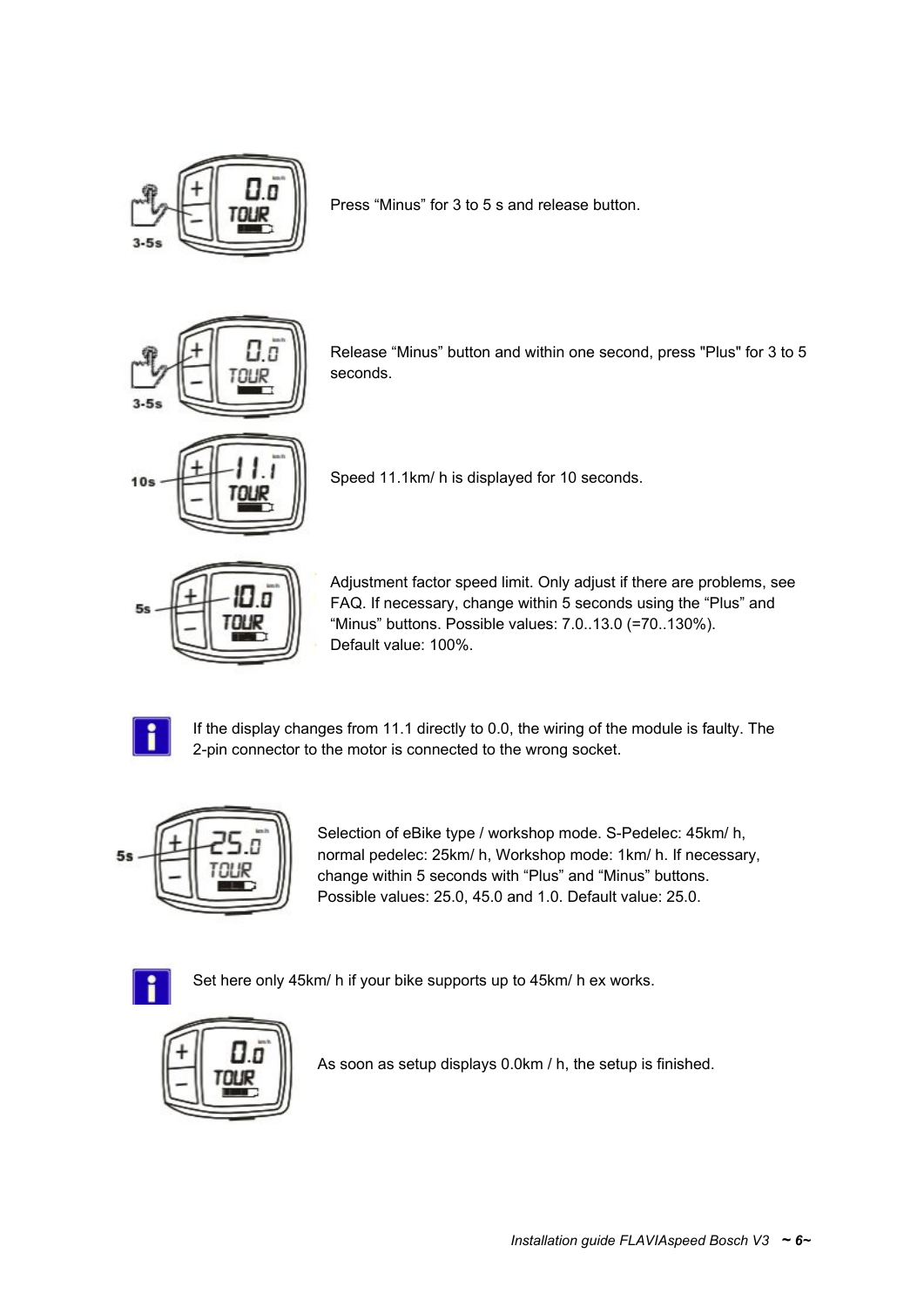# **Speed mode**

When the speed mode is activated, the speed limit for the motor assistance is increased. The limit can be set from 25 to 99km/ h.

Turning off the e-Bike automatically turns off speed mode and must be reactivated after the bike is turned on.



If the limitation is not removed despite activated speed mode, the wrong motor type was set in the setup. For pedelecs that support up to 25km/ h ex works, the motor type must also bes et to "25".

# **Activation**



If an activation code is set-enter it now-otherwise continue. Input example: Code 32: press 3x "minus", afterwards 2x "plus". Code 3: press 3x "plus".



Code is not displayed when entering. Enter the code quickly and proceed immediately to tje next step. If you make a mistake, wait 5 seconds before trying again.



Press "Minus" for > 3 seconds while standstill or while driving.



Speed limit is displayed for 5 seconds. If desired, use the buttons "Plus" and "Minus" to change. Possible values: 25 to 99km / h, S-Pedelec 45 to 99km / h. Default value: 32km/ h, S-Pedelec 52km / h.



Display shows the normal driving speed again. Speed mode is active.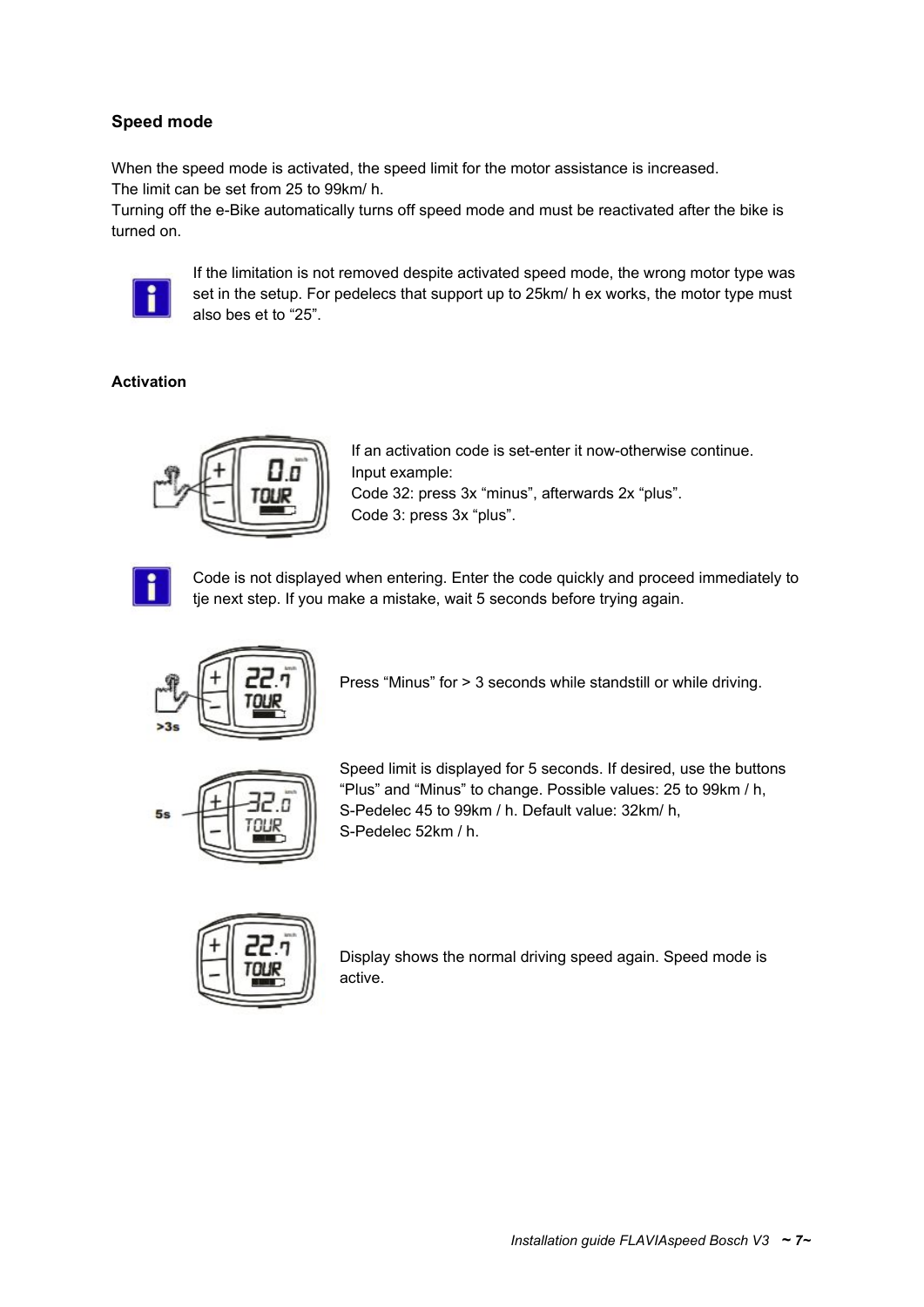#### **Deactivation**



Press "Minus" for > 3 seconds.



Display shows 25,0km/ h for 2 seconds, for S-Pedelec 45km/ h. Speed mode is off.

#### **Activation code**

With the activation code set, the "Speed mode" and "Setup" functions can only be activated after entering this code. This prevents unauthorized activation of the tuning. The code consists of 0 to 3 key presses of the minus button, followed by 1 to 3 key presses of the plus button.

#### **Preparation set / Delete code**

Disconnect the two smaller, two pin connectors of the tuning module from the motor and the wiring and connect them together as shown in the following illustration.



**Set code**



Switch on the bike and set the code with the plus and minus buttons. The display shows the number of keystrokes as speed. Possible values: minus  $\rightarrow$  0...3, plus  $\rightarrow$  1...3 Default value: 0



If a code was previously defined, it will be deleted. Unauthorized reading of the code is therefore not possible.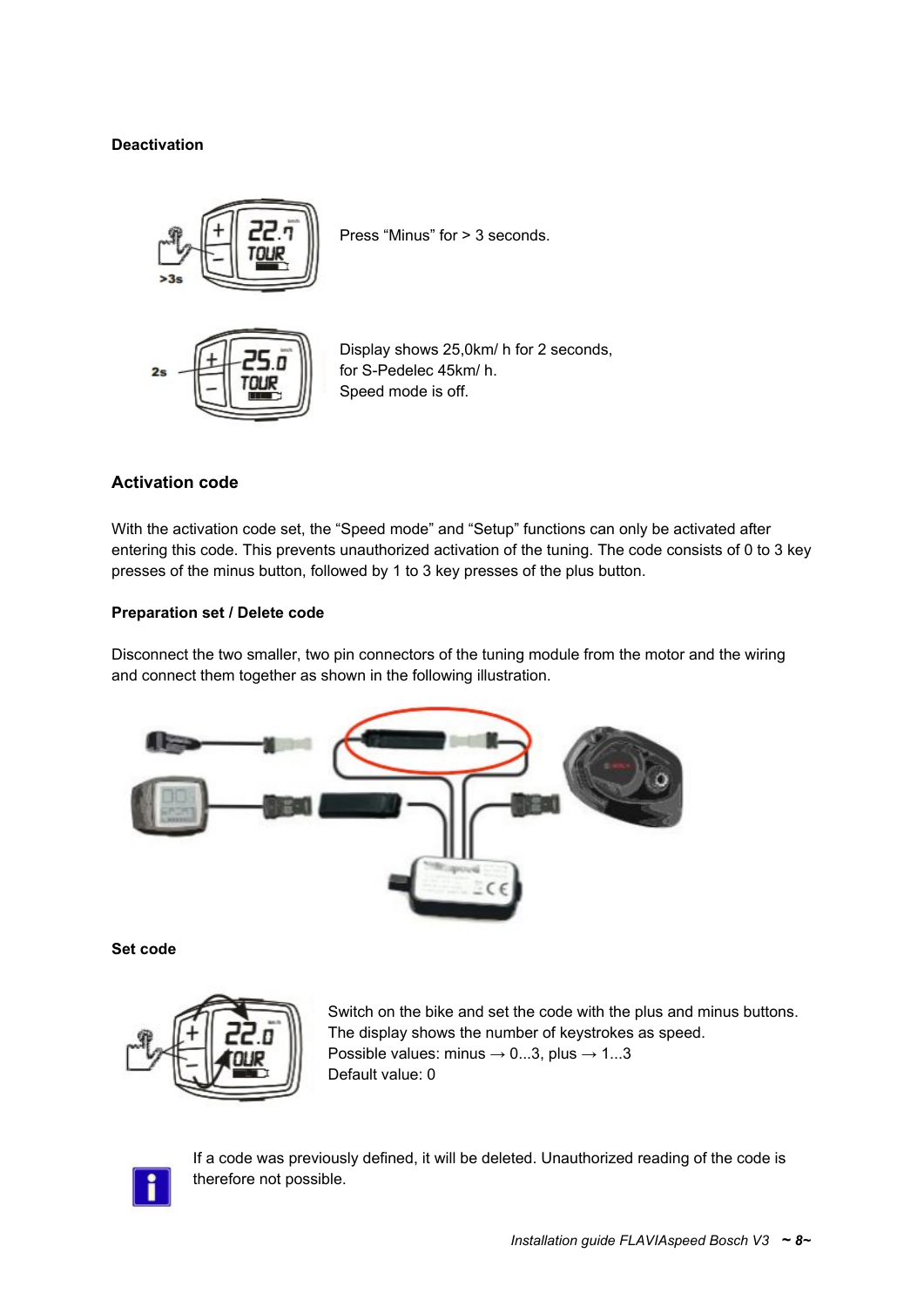A code can only be set if a setup has already been carried out successfully.



Note the set value and switch off the bike. This stores the code. Then bring the wiring back to its original state and check whether it is possible to activate the speed mode with the code before assembling.

**Delete code**



Turn on the bike.

0.0 km/ h is displayed. switch the bike off again. This will delete the code. Then restore the wiring to its original condition.

#### **Dynamic mode**

Exceeding the speed limit the motor power is reduced by default very much. A higher pedal force then results no longer in a higher speed, but in a lower motor assistance. For a more natural driving emotion in the dynamic mode the reduction is spread over a larger speed range, the so-called "wall effect" is significantly reduced and it can be driven with much more constant pedal force. The dynamic mode can only be activated when the speed mode is activated.





While driving (> 10km/ h), push the WALK button for 2 seconds.



Dynamic mode off: 50 km/ h is displayed for 2 seconds.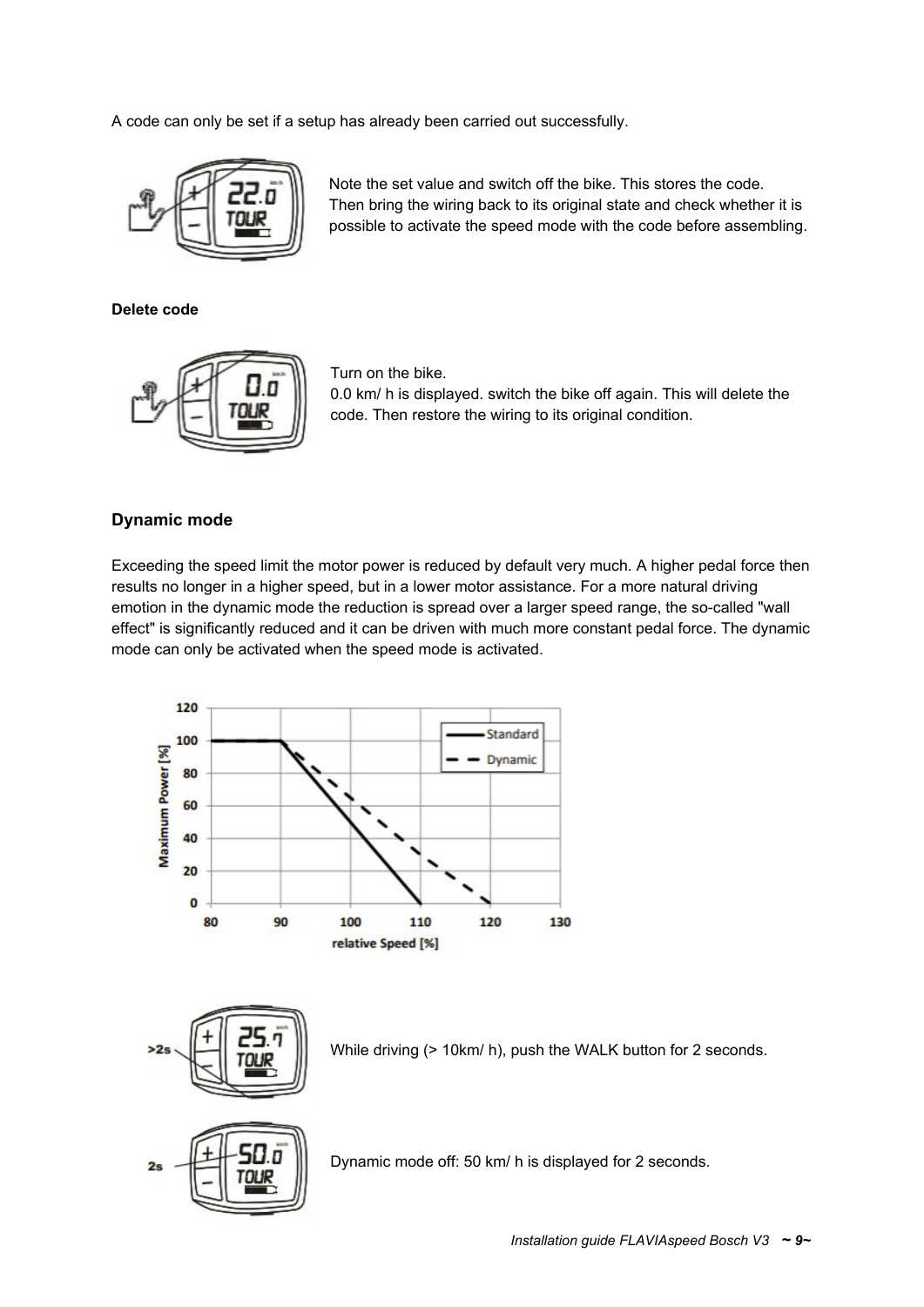

Dynamic mode on: 51 km/ h is displayed for 2 seconds.



When push assistance is activated via the plus button: While driving (> 10km/h) press the WALK-Button briefly and then press the PLUS-button until 50 or 51 km/h is shown in the display.

# **Range / Charge status**

When speed mode is enabled, the range calculated by the tuning module is displayed instead of the value of the engine control after 5% battery discharge. The reason for this is that the engine control can no longer correctly calculate the range due to the tuning. The tuning module uses the battery charge level and the kilometers driven. Alternating to the range, the battery charge level is displayed in percent. This is done for one second, the display of the charge, then again for 4 seconds, the display of the range.

# **FAQ**

#### **The setup cannot be activated although I follow the steps described.**

To prevent accidental activation of the setup, the time slots for the keystrokes to activate the setup are deliberately narrow. Failure to meet the timetable is therefore the most common reason why the setup does not start. For assistance, use a clock with seconds indication to help and press the "minus" key for as exactly 4 seconds as possible, release it and then immediately press the "plus" key until the display shows 11.1 km/h.

An activation code may also be set.If this is known, you must first enter the activation code. If you have forgotten it, delete the code as described in the "Activation code".

# **Everything works as described, but motor supports only up to 25km/ h despite activated speed mode.**

Presumably the bike type "S-Pedelec" (=45) was incorrectly set during setup, although it is a normal pedelec that supports up to 25km/ h ex works. Start the setup again and set "Pedelec" (=25) as the bike type.

#### **The motor output fluctuates at low speed or it is not possible to reach the full motor power.**

or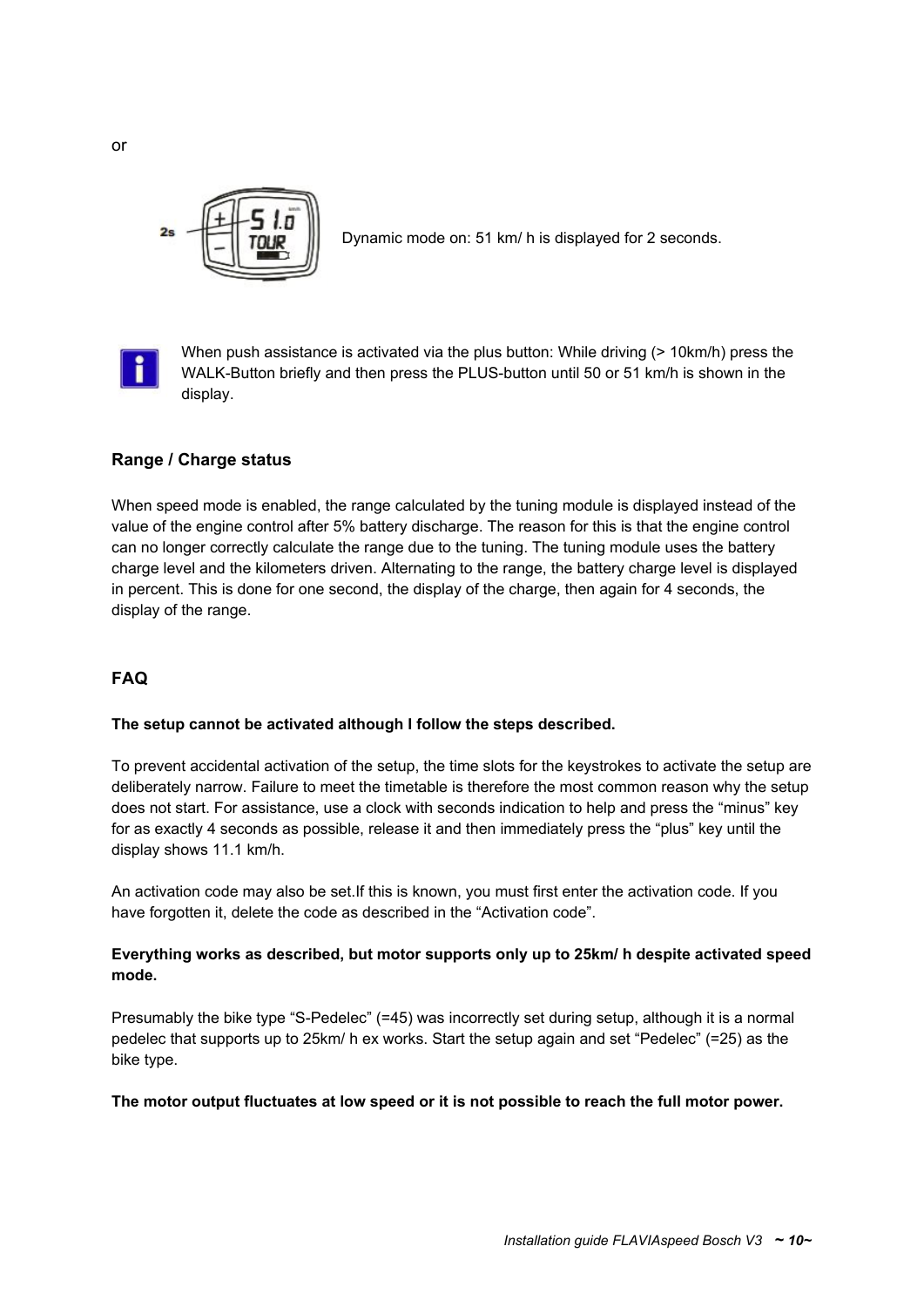The motor control presumably limits at a too low speed. Run the setup again and reduce the adjustment factor speed limit to a smaller value. If necessary, repeat the process until the limiting behavior is correct.



Reduce the adjustment factor speed limit, e.g. to 92%, if the bike without tuning limits at 23km/ h instead of 25km/ h  $\rightarrow$  23 / 25  $*$  00% = 92%.

#### **Speed mode cannot be activated**

Setup did not run or did not run correctly. Start setup again. If the display does not show 11.1km/h or the display jumps from 11.1km/h directly to 0.0km/h, check the speed sensor wiring (2-wire cable).

#### **The displayed distance (Odometer, Trip) or the speed is not correct. What can I do?**

The measurement of the traveled distance and the speed takes place in the motor control, which uses the wheel circumference stored there. Adjust it as described in the Intuvia, Kiox or Nyon operating manual, or have the value changed by your dealer (Purion). Then run the setup again.

#### **Must the tuning be removed for software updates of the motor control or the display?**

No. However, you must activate "Workshop mode", see Setup. As a result, the tuning module is completely deactivated and no longer intervenes in the data traffic between engine control and display. After the workshop visit, you must run the setup again to deactivate the workshop mode. Before activating workshop mode, first switch the bike on and activate the speed mode. Wait until the wheel shuts off by itself. Here, the mileage of the engine control is adjusted with that of the tuning module.

#### **Does the tuning module also work after software updates of the motor control or the display?**

In principle, it is possible that the functionality of the module is impaired by software updates. A list of tested software can be found on our website or write us an email.

#### **Is the total mileage correct even after removing the module?**

Yes. The total km measured by the motor control unit are not changed by the tuning. This is ensured by a continuously working compensation function in the tuning module. However, before removing the module, the bike should remain switched on at standstill with activated speed mode until it shuts off by itself. This will ensure that the compensation function has correctly adjusted the mileage.

#### **Is there anything to consider when change to another display, e.g. from Purion to Kiox?**

Yes. You should run the setup again after installing the new display. If this is not carried out again, key presses may no longer be correctly recognized by the tuning module. If the setup can no longer be started and an activation code has been set, first delete the code, run the setup again and then set the code again.